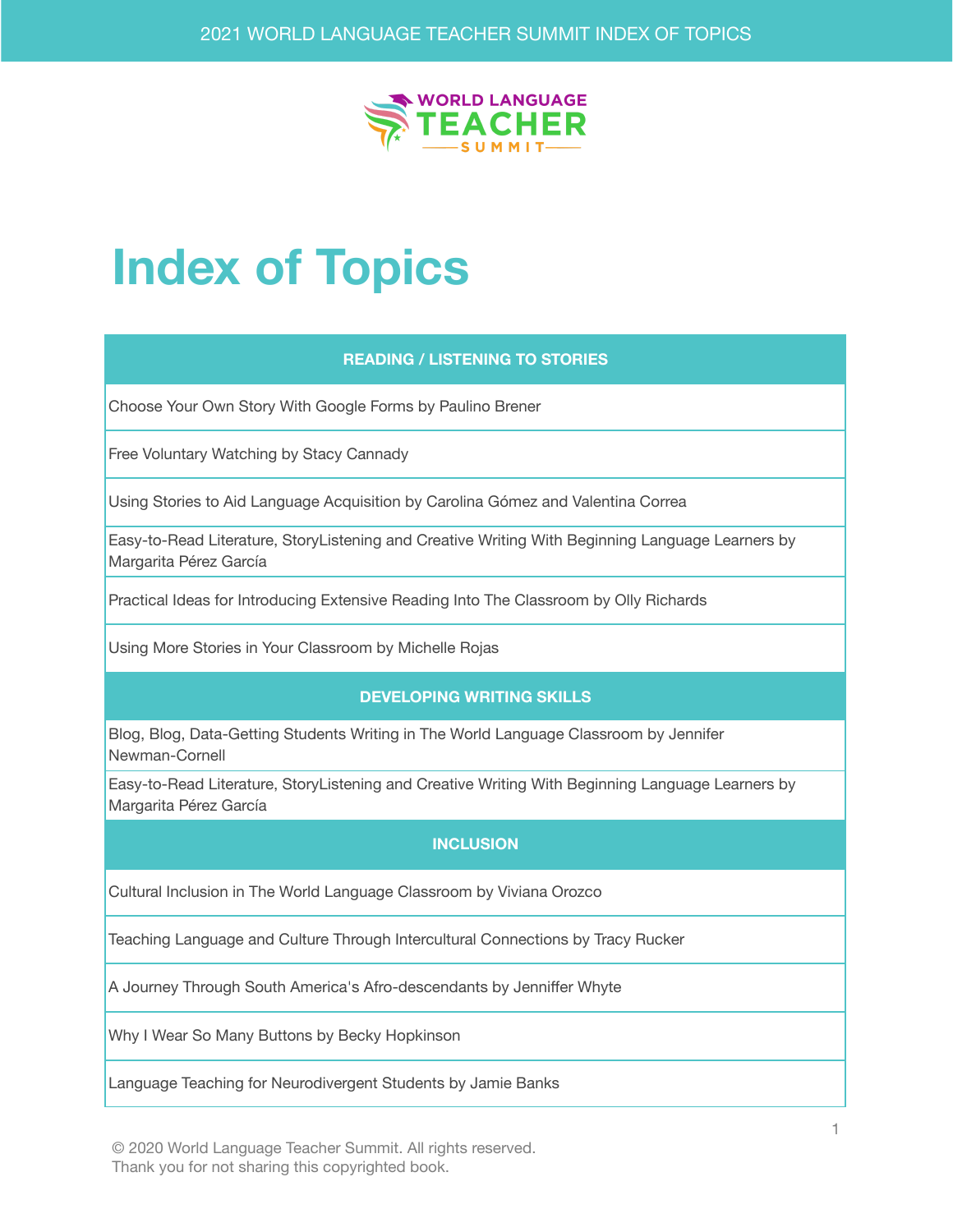

Valuing Every Student's Participation in The World Language Classroom by Diego Ojeda

## **COMPREHENSIBLE INPUT**

Teaching CI With a Textbook by Ashley Mikkelsen

Practical Proficiency: Get Past Your 5 Biggest Hurdles to Teaching with CI Methods by Devon Gunning

Using Stories to Aid Language Acquisition by Carolina Gómez and Valentina Correa

Easy-to-Read Literature, StoryListening and Creative Writing With Beginning Language Learners by Margarita Pérez García

Language with The Five Senses by Elizabeth Porter

Adding Videos and Music to Enhance Your Language Curriculum by Natalie Korda

#### **GRADING AND ASSESSMENTS**

Purposeful Grading by Erin Coleman

Creating Assessments for Student Success by Kaitlin Leppert

Digital Age Pedagogy in World Languages by Kelly Garcia and Dr. Nick Ziegler

#### **ELEMENTARY / LOWER GRADES**

Using Stories to Aid Language Acquisition by Carolina Gómez and Valentina Correa

Easy-to-Read Literature, StoryListening and Creative Writing With Beginning Language Learners by Margarita Pérez García

#### **TECH TOOLS**

Create Active Learning Experiences With Google Jamboard! by Bertha Delgadillo

Efficiency and Routines in The WL Classroom by Alasdair Harris

© 2020 World Language Teacher Summit. All rights reserved. Thank you for not sharing this copyrighted book.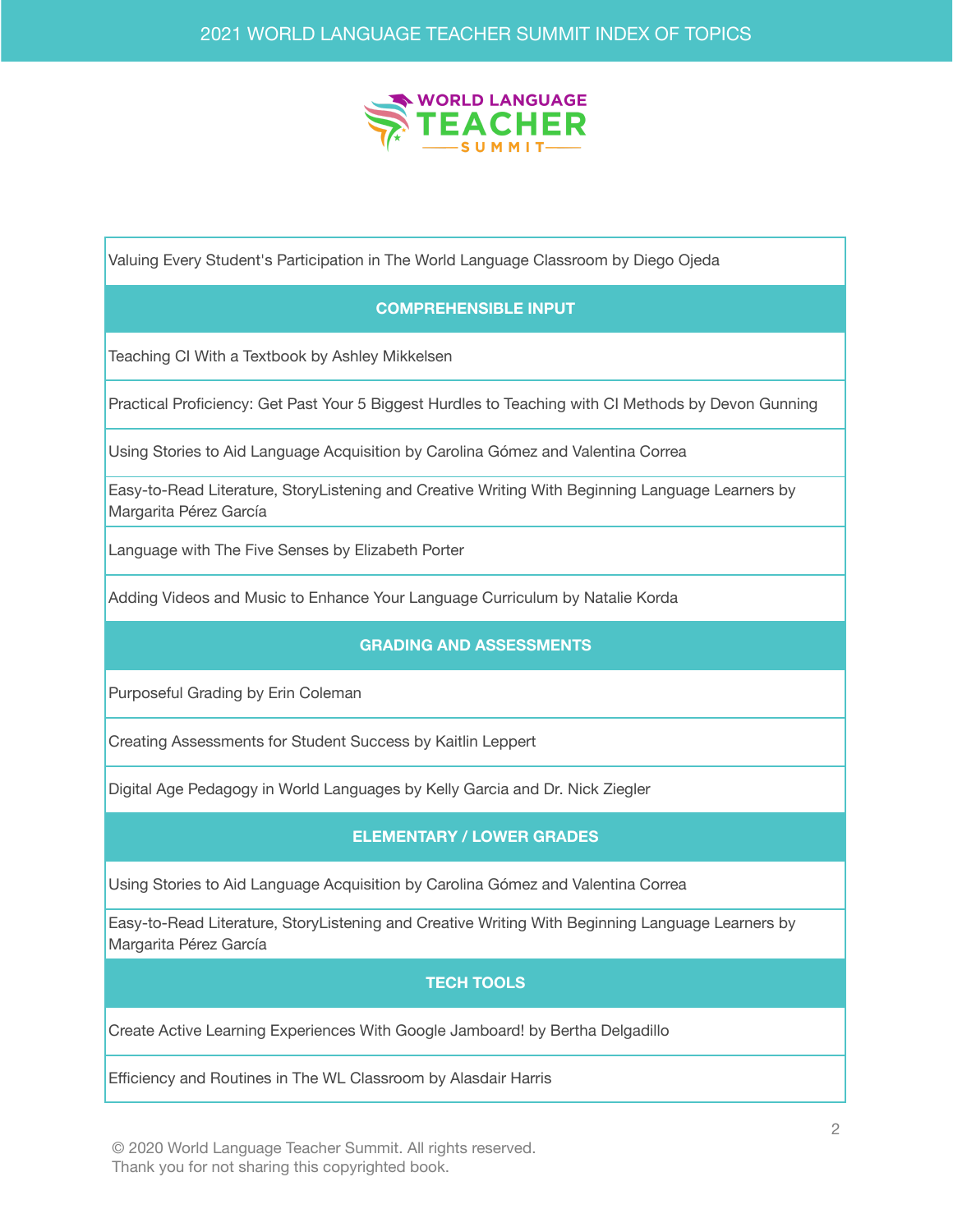

Choose Your Own Story With Google Forms by Paulino Brener

## **GAMES, MUSIC & ACTIVITIES**

Adding Videos and Music to Enhance Your Language Curriculum by Natalie Korda

Mix It Up With Music by Allison Wienhold

Activities that Always Engage Students by Angie Torre

The Games We Play: 21 in Person and Online Games by Ruth Valle

A Menu of Options: Doing and Reviewing by Janel Lafond-Paquin

### **NOVICE LEARNERS**

Easy-to-Read Literature, StoryListening and Creative Writing With Beginning Language Learners by Margarita Pérez García

#LevelUp: Depth of Knowledge in The Novice Language Classroom by Benjamin Bradshaw

## **CLASSROOM MANAGEMENT & ORGANIZATION**

What Happens When She Gets Mad? by Bethany Davis

Efficiency and Routines in The WL Classroom by Alasdair Harris

Student Manuals: The Key to Student Success by Caitlyn Dunlap

## **REFLECTIONS ON TEACHING**

Exploring the "Why" Behind the "What" of Your Strategies and Resources! by Kia D. London

What is PBLL? And Will I Be Able To Start a PBLL Unit With My Students Right Away? by Orly Lavi **Travish** 

#### **EXPLICIT GRAMMAR**

© 2020 World Language Teacher Summit. All rights reserved. Thank you for not sharing this copyrighted book.